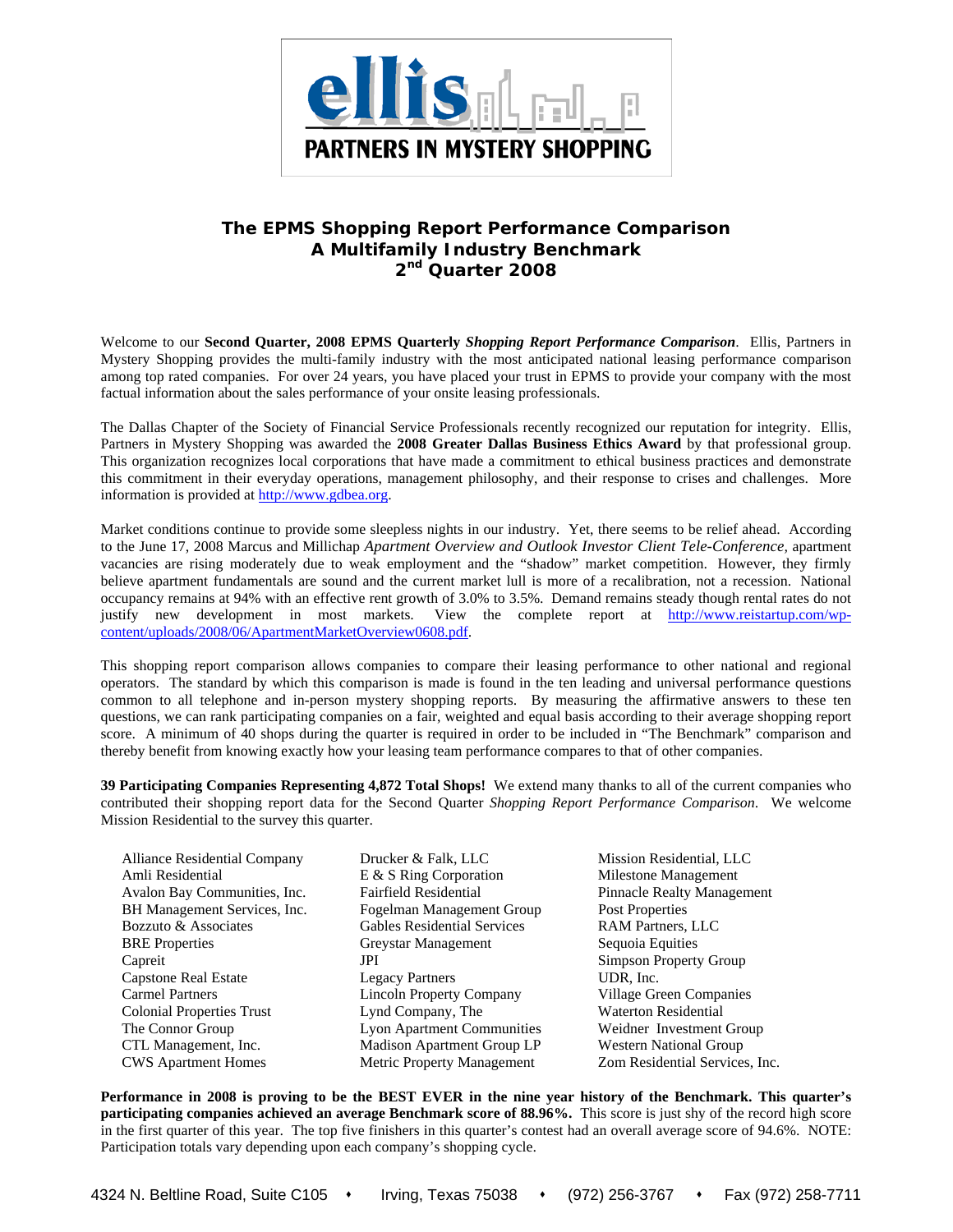| $2nd$ Quarter                          | <b>Overall Average</b> | <b>Company Score – Average Ranges</b> | <b>Total Shops</b> |       |
|----------------------------------------|------------------------|---------------------------------------|--------------------|-------|
|                                        |                        | High                                  | Low                |       |
| 2 <sup>nd</sup><br><b>Ouarter 2008</b> | 89.0%                  | 96.5%                                 | 71.6%              | 4,872 |
| $\gamma$ nd<br><b>Ouarter 2007</b>     | 86.6%                  | 95.3%                                 | 74.0%              | 5,813 |
| $\gamma$ nd<br>Quarter 2006            | 84.2%                  | 94.3%                                 | 74.6%              | 4,784 |
| $\gamma$ nd<br>Quarter 2005            | 85.8%                  | 94.6%                                 | 74.3%              | 5,288 |
| $\gamma$ nd<br>Quarter 2004            | 86.5%                  | 93.2%                                 | 73.2%              | 4,862 |
| $\gamma$ nd<br>Ouarter 2003            | 85.4%                  | 92.8%                                 | 70.0%              | 4,408 |
| $\gamma$ nd<br>Ouarter 2002            | 83.7%                  | 89.7%                                 | 73.0%              | 2,465 |
| $\gamma$ nd<br>Ouarter 2001            | 81.4%                  | 90.8%                                 | 67.2%              | 1,921 |
| $\gamma$ nd<br>Ouarter 2000            | 77.1%                  | 84.3%                                 | 43.3%              | 1,356 |

Consistency and focus are two words that we continue to hear from our top performers, and this quarter's scores are reflective of this dedication to constant improvement.At this pace, this will be a record setting year for the participants in the Benchmark. As in the first quarter 2008, the second quarter scores are more than 2% greater than this same time last year. Taking into account the number of shops that are included in this average score, this is really an outstanding achievement.



**Gables Residential Earns the #1 Spot for the thirteenth time!** With an average score of 96.53%, the team at Gables has improved on their best score ever!This score is also now the second highest company average in Benchmark history. Jana Muma, Vice President, Learning and Development, had this to say:

*"The commitment across the entire company to have the best sales team in the industry is certainly reflected in these results. I am proud to be part of a team that consistently performs above and beyond. Congratulations to all of our associates; you should be very proud of your continued outstanding performance."* 

**Carmel Partners takes Second Place for the third straight quarter with an overall average of 95.08%***.* Kate Grasso, Director of Training and Development, offered sincere congratulations to her associates, *"We are extremely excited to have achieved second place for the third time in a row. At Carmel Partners, management and on-site associates alike are always focused and dedicated to reaching the goal of top leasing performance. Our associates will continue to be recognized and rewarded for their accomplishments and for helping Carmel Partners be among the best in the industry."* 

**Lincoln Property Company, which continues to keep pace as a top performer, has taken the third place spot this quarter with an average score of 94.28%.** *"We're very appreciative of our associates who are dedicated to providing our customers with a great sales presentation. Our leasing performance numbers are a direct reflection of these terrific scores!"* reports Jennifer Staciokas, Vice President, Marketing & Training.

Two new names round out the top five this quarter, **BRE Properties** and **ZOM Residential Services**. **BRE Properties placed fourth this quarter with an average score of 93.68%.** *"We are proud of our sales teams and very excited about the second quarter results. It takes commitment, passion and that extra degree of effort to create high performance sales results. Training, focus and recognition all come together to create rewarding opportunities for our company, associates and customers,"* says Debra A. Van Cleve, Vice President, Associate Learning &. This is the first top five finish for BRE, and as Debra explained in our discussions with her, *"We set this goal and tackled it with a 'whatever it takes' attitude."*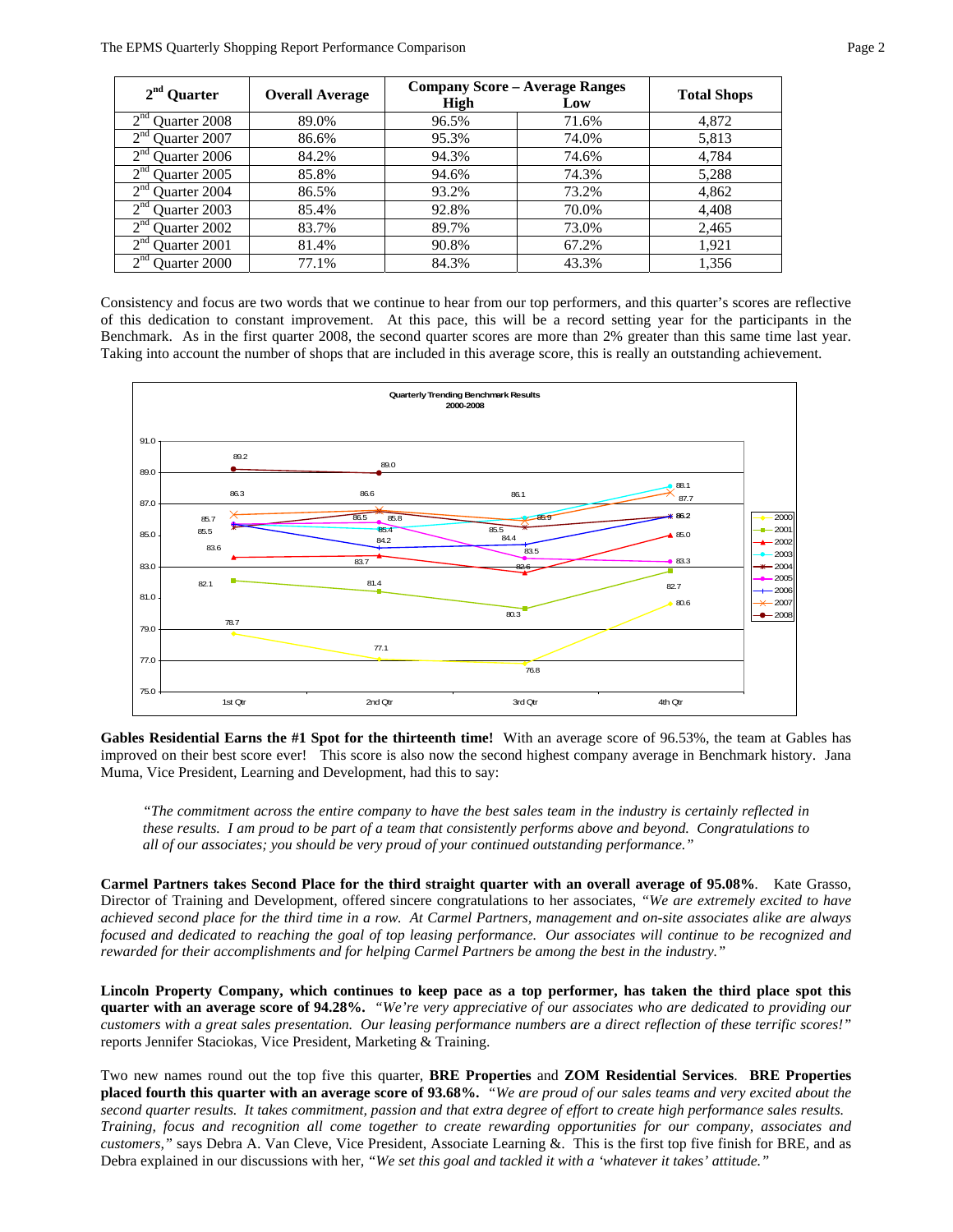**At the fifth position is ZOM Residential Services, Inc. with an average score of 93.57%.** Luanne McNulty, Assistant Vice President, said, *"We are honored to be recognized on the Second Quarter 2008 Benchmark Report. The Ellis Shopping Program is the backbone of our leasing training. This program, coupled with our exceptional people and healthy company culture, make for superior on-site teams. This winning combination translates to happy residents and owners."*

# **PERFORMANCE IMPROVEMENT PROGRAMS - EMPLOYEE RECOGNITION**

Over the course of the second quarter, we have gathered information from many of the participating companies regarding their specific reward/recognition programs as they relate to the Benchmark and their mystery shopping programs. The information is attached to this quarter's letter as a supplement. Because the focus of this quarter's report is about rewards and recognition, we have researched the psychology behind successful reward programs and why most companies find this to be a benefit to sustaining or improving performance.

Most people would agree that in any work environment there is an economic and a psychological contract between employee and employer. The economic transaction of pay is why most of us go to work; however, it is often the psychological aspect that drives us to be dedicated and engaged employees. Meeting the psychological needs of employees can improve not just performance but also loyalty and retention. The practice of praising employees can also have a positive impact on the kind of people your company attracts. By reviewing the various reward programs in the supplemental report, it is apparent that a recognition program does not have to be expensive as long as it is fair, highly visible, and consistent.

Leaders who recognize and reward desired behaviors will more likely create an environment that perpetuates such performance. It is important to define and categorize success and celebrate when team members meet those lofty standards. This is more than just a theory for a great number of our participating companies. Our customers report that the reward and recognition programs, if appropriately administered, are the foundation of exceptional sales and customer service performance.

**Jana Muma** explained it best when she said, *"We set the expectations from the day someone is hired. We hold them accountable, and we reward them fairly. It's part of our company culture."* This is a critical component to a successful performance improvement program, and given Gables' track record for first place finishes, it seems to be working. In fact, all of this quarter's top five companies indicated that their new hire programs include a thorough review of expectations and rewards for top leasing performers. Most use the mystery shop as a key indicator of their success.

Whether it is a weekly e-mail blast or a monthly "shop talk" call, constant communication about the goals, recognition of performance, and an open discussion of the challenges play an integral role in many programs. **Debra Van Cleve** calls it 'marketing the program'. Many of the leaders who shared their views for this report, expressed great passion for communicating the message, whatever that message might be. This is not just a means for keeping a team motivated and focused; it is also the way that these companies help their sales professionals regroup when performance is not stellar. Marketing and training personnel dissect the shopping reports as soon as the scores start rolling in so that they can immediately address and influence leasing efforts. This quick response improves shopping scores and increases leasing performance overall. The result is more rental prospects moving into apartments.

Successful reward programs acknowledge that the remuneration is as much about peer and supervisor recognition as it is monetary reward. Apparently, the adage, "everyone loves to hear their own name" rings very true. Most companies use a combination of email and newsletters to announce their organization's top leasing associates. Others recognize these individuals at special award ceremonies or national meetings. One executive told us that the top 10 sales people get invited to the company's annual leadership conference. *"It's a very prestigious invitation, and I hear these sales professionals boasting about it. I know it is a motivation for performing well."* The friendly competition created by many recognition programs stems from the power of appreciation and acknowledgement.

The current reward practices of many of the top five Benchmark finishers have been in place for years, but like anything else in business, it is important to evaluate the program to ensure it remains viable and effective. If a current reward strategy is not driving improvement in leasing performance, then it is likely time to rethink the plan. This is exactly what one of our long time Benchmark participants recently did. The previous program was geared toward high dollar rewards for outstanding individual performance. A leasing associate who earned a perfect shop could make as much as \$1,000. *"The push from the corporate level was huge, and our focus on improving our scores was tremendous,"* said one training executive. The program worked for a while as shopping scores improved by nearly 10% during this time. However, after a while the leasing performance seemed to hit a plateau, and the high dollar reward program was not having the same impact as it had in its initial stages. The company took note and began a thorough analysis of every aspect of how their sales professionals were motivated. They created a program that was a more teamwork-based recognition approach with smaller, more frequent contests. This reenergized management and primarily "Millennial" leasing teams. *"What has not changed is that all recognition and rewards are driven from the top down. It starts with the COO and the buy in of the entire executive team. It's been a great learning experience and we're prepared to do it again when necessary."*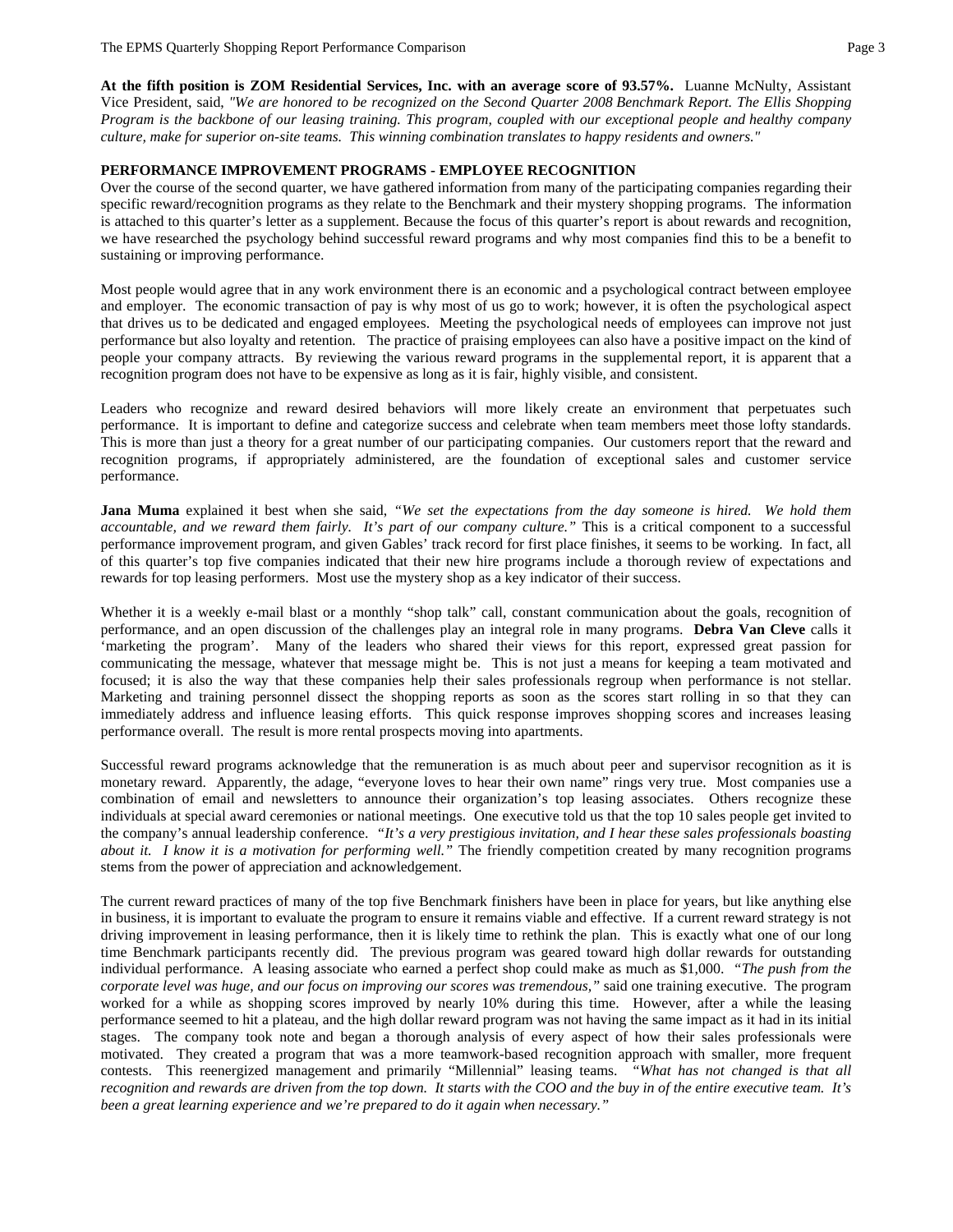## The EPMS Quarterly Shopping Report Performance Comparison **Page 4** and Page 4

Improving overall leasing performance is the objective of the reward programs that we researched. All marketing and training executives for this quarter's letter agree: the key to successful and motivating recognition programs is setting the goal, measuring performance, and then cheering the successes. **Rob Rector, Learning and Development Director for Gables Residential** summed it up this way, *"These programs push our associates to perform at the highest sales level. It is not just about a score on a page or to be the company top performer. Rather, it is about whether or not we can sell apartments better than our competitors!"* 

**SPECIAL INSERT** – Do not miss the attached *Shopping Report Reward Programs* survey to read how over 37 apartment industry leaders use training, mystery shopping, and performance metrics to motivate, recognize, and reward team members.

Thank you for your participation in the quarterly survey. We appreciate the feedback that you provide to make this report informative and a reliable resource to fellow industry peers. We hope you will find Ellis, Partners in Mystery Shopping to be not only the finest source for mystery shopping but also a training resource for your organization. Additional support and information can be found in "Resources" offered on our website, www.epmsonline.com.

Sincerely,

*Joanna Ellis* 

Joanna Ellis, CAPS President jellis@epmsonline.com

Enclosure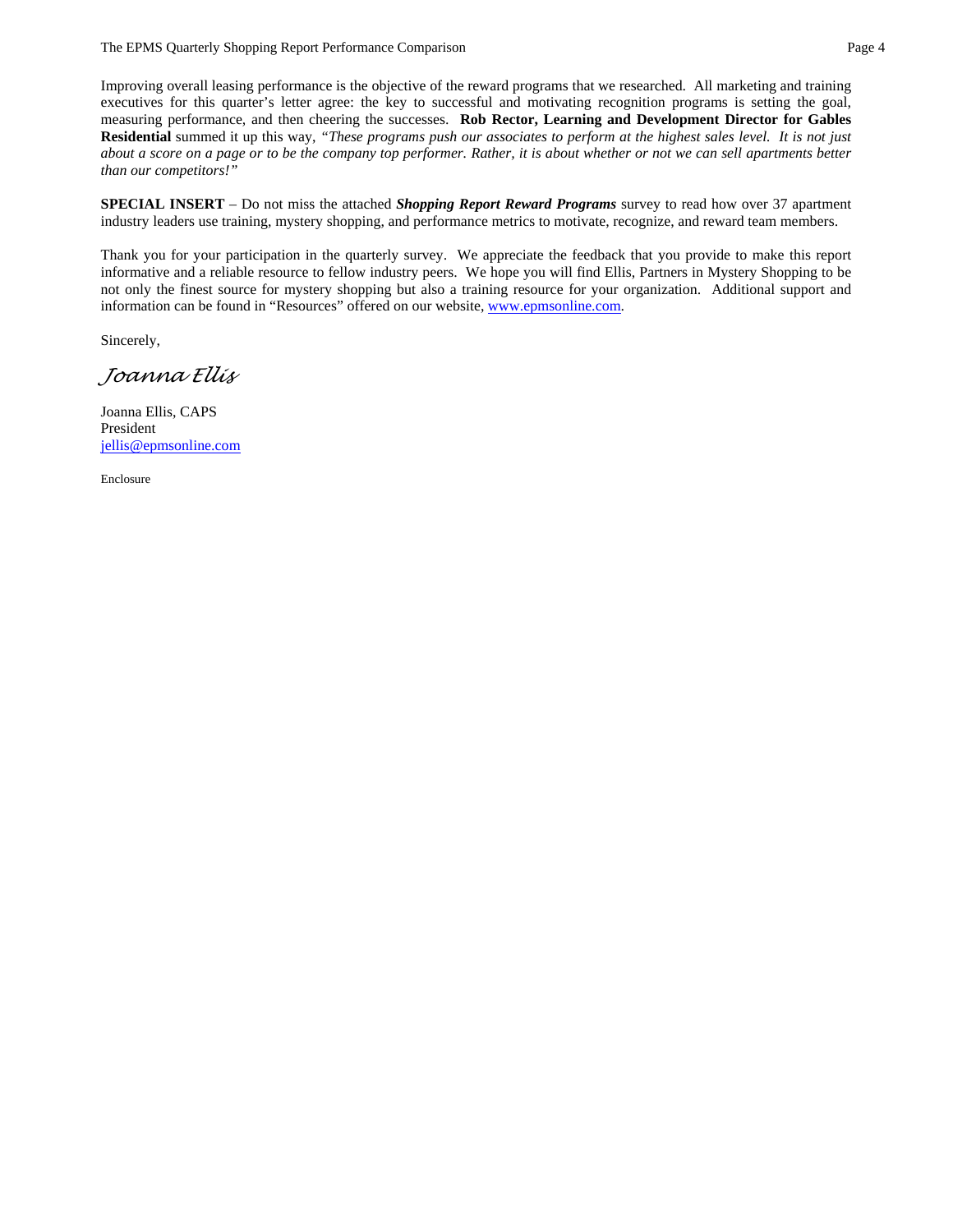### **SHOPPING REPORT REWARD PROGRAMS**

|                        | <b>Reward Qualifying Requirements</b>                                                                                   | Reward                                                                                                              | <b>Additional Incentives</b>                                                                                                                                                                                                                           | <b>Minimum</b><br><b>Score</b><br><b>Expectation</b> |
|------------------------|-------------------------------------------------------------------------------------------------------------------------|---------------------------------------------------------------------------------------------------------------------|--------------------------------------------------------------------------------------------------------------------------------------------------------------------------------------------------------------------------------------------------------|------------------------------------------------------|
| Company A              | Score of 85% (and above) in each category                                                                               | ~ \$200, certificate and lapel pin                                                                                  | $\sim 100\%$ on benchmark = \$100<br>$\sim$ Close 3x, including request for deposit = free day off                                                                                                                                                     | 85%                                                  |
| Company B              | Overall Score of 100%                                                                                                   | $\sim$ \$100 - \$200 (varies by region)                                                                             | ~ Quarterly lunch for 100% winners                                                                                                                                                                                                                     | None                                                 |
| Company C              | Overall Score of 90% (and above)                                                                                        | $-$ \$200                                                                                                           | $\sim$ Annual contest: For each community with highest shopping score average,<br>every professional receives \$200 and free day off<br>~ Newsletter recognition                                                                                       | 90%                                                  |
| Company D              | 100% telephone<br>100% onsite<br>100% benchmark<br>99% - 95% telephone<br>99% - 95% onsite                              | $-$ \$50<br>$-$ \$50<br>~150<br>$-$ \$25<br>$-$ \$25                                                                | $~\sim~$ None                                                                                                                                                                                                                                          | 70%                                                  |
| Company E              | 100% telephone<br>100% onsite                                                                                           | ~100<br>$-$ \$100                                                                                                   | ~ Additional \$100 to \$200 (region based decision)<br>~ Additional \$100 to \$200 (region based decision)                                                                                                                                             | 71%                                                  |
| Company F              | Overall Score of 85% (and above)                                                                                        | $~$ \$100 Visa card                                                                                                 | $\sim$ Occasional quarterly contest with overall score of 95% (and above) = \$200 Visa<br>card                                                                                                                                                         | 85%                                                  |
| Company G              | Overall Score of 100%<br>Overall Score of 99% - 98%<br>Overall Score of 97% - 96%                                       | $-$ \$300<br>$-$ \$200<br>~5100                                                                                     | $~\sim~$ None                                                                                                                                                                                                                                          | 70%                                                  |
| Company H              | 100% Telephone<br>100% Onsite                                                                                           | $-$ \$50<br>$-$ \$100                                                                                               | $~\sim~$ None                                                                                                                                                                                                                                          | 85%                                                  |
| Company I              | Overall Score of 100%                                                                                                   | ~100                                                                                                                | ~ Overall scores of 95% on 2 telephone and/or onsite scores within 1 year =<br>admittance to "Club", a lapel pin, certificate and newsletter recognition                                                                                               | None                                                 |
| Company J              | 100% on telephone or onsite                                                                                             | ~ \$50 personally delivered by regional                                                                             | $~\sim~$ None                                                                                                                                                                                                                                          | 79%                                                  |
| Company K              | Overall Score of 100% - 95% plus 100% on<br>benchmark<br>Overall Score range of 94% - 90% plus 100% on<br>benchmark     | ~1500<br>~1.5250                                                                                                    | $\sim$ Community's shopping report results impact the management assessment                                                                                                                                                                            | 80%                                                  |
| Company L              | Overall Score of 100% to 80%                                                                                            | $\sim$ Biweekly eblast recognition                                                                                  | $~\sim~$ None                                                                                                                                                                                                                                          | 80%                                                  |
| Company M              | Overall Score of 100% - 95%                                                                                             | ~ \$100 and lapel pin                                                                                               | ~ Letter from Executive Vice President<br>~ Top 10 (for year) performers attend annual conference                                                                                                                                                      | 90%                                                  |
| Company N              | Overall Score of 100%                                                                                                   | $~\sim~$ \$150 and certificate                                                                                      | ~ Overall Scores of 95% (and above) invited to lunch                                                                                                                                                                                                   | 76%                                                  |
|                        | * 100% telephone                                                                                                        | $\sim$ Escalating increase (\$100 - \$250) in shopping<br>bonus quarter after quarter                               |                                                                                                                                                                                                                                                        | 87%                                                  |
| Company O              | 99% - 95% telephone                                                                                                     | $\sim$ Escalating increase (\$50 - \$95) in shopping<br>bonus quarter after quarter                                 | ~ Quarterly contest for overall score of 100% enters professional into a drawing for<br>\$300, a free day off and lunch with property and Regional                                                                                                     |                                                      |
|                        | * 100% onsite                                                                                                           | ~ Escalating increase (\$150 - \$450) in shopping<br>bonus quarter after quarter                                    | 100% on the telephone and/or onsite receives recognition letter from President<br>and Director of Training                                                                                                                                             |                                                      |
|                        | 99% - 95% onsite                                                                                                        | $\sim$ Escalating increase (\$75 - \$150) in shopping<br>bonus quarter after quarter                                |                                                                                                                                                                                                                                                        |                                                      |
| Company P              | Overall Score of 90% (and above) plus "yes" to<br>company specific questions                                            | ~ Crystal item                                                                                                      | ~ Biannually award breakfasts                                                                                                                                                                                                                          | 81%                                                  |
| Company Q              | Overall Score of 100% (video shop)<br>Overall Score of 100%<br>Overall Score of 99% - 95%<br>Overall Score of 94% - 90% | $-$ \$1,000<br>$-$ \$100<br>~575<br>~150                                                                            | $\sim 100\%$ on benchmark questions = no bonus on video shop<br>$~\sim~100\%$ on benchmark questions = \$500<br>$\sim 100\%$ on benchmark questions = \$500<br>$\sim 100\%$ on benchmark questions = \$500                                             | 84%                                                  |
|                        | Overall Score of 100% plus ask for deposit                                                                              | ~ \$250, 125% of lease commission, special<br>prize and entry into quarterly drawing, letter<br>and dinner with COO | ~ Overall Score of 95% (and above) = admittance to "Club"                                                                                                                                                                                              | 80%                                                  |
| Company R              | Overall Score of 95% plus ask for deposit                                                                               | ~ 125% of lease commission plus special prize<br>and entry into quarterly drawing                                   | $\sim$ Quarterly Drawing = gifts that vary from a trip for two, two airline tickets, plasma<br>TV, free day off and \$100, \$750 gift card, etc.                                                                                                       |                                                      |
|                        | * Overall Score of 90% plus ask for deposit                                                                             | ~ 100% of lease commission and special prize                                                                        | $\sim$ Special Prizes = \$25, \$50, IPOD, etc.                                                                                                                                                                                                         |                                                      |
| Company S              | Overall Score of 100%                                                                                                   | ~1.5250                                                                                                             | $~\sim~$ None                                                                                                                                                                                                                                          | 70%                                                  |
|                        | Overall Score of 99% - 96%                                                                                              | $-$ \$150                                                                                                           |                                                                                                                                                                                                                                                        |                                                      |
| Company T<br>Company U | Overall Score of 90% (and above)<br>Overall Score of 100% - 92% plus 100% on<br>benchmark                               | $\sim$ Certificate and marble star<br>Escalating bonus based on shop %, ranging<br>from \$100 to \$180              | $\sim$ Highest shop score for month = \$100, certificate, and trophy<br>~ 92% (and above) qualifies professional for "Club'<br>~ Quarterly luncheon for "Club" professionals<br>~ Recognition at annual conference<br>$\sim$ Recognition in newsletter | 76%<br>80%                                           |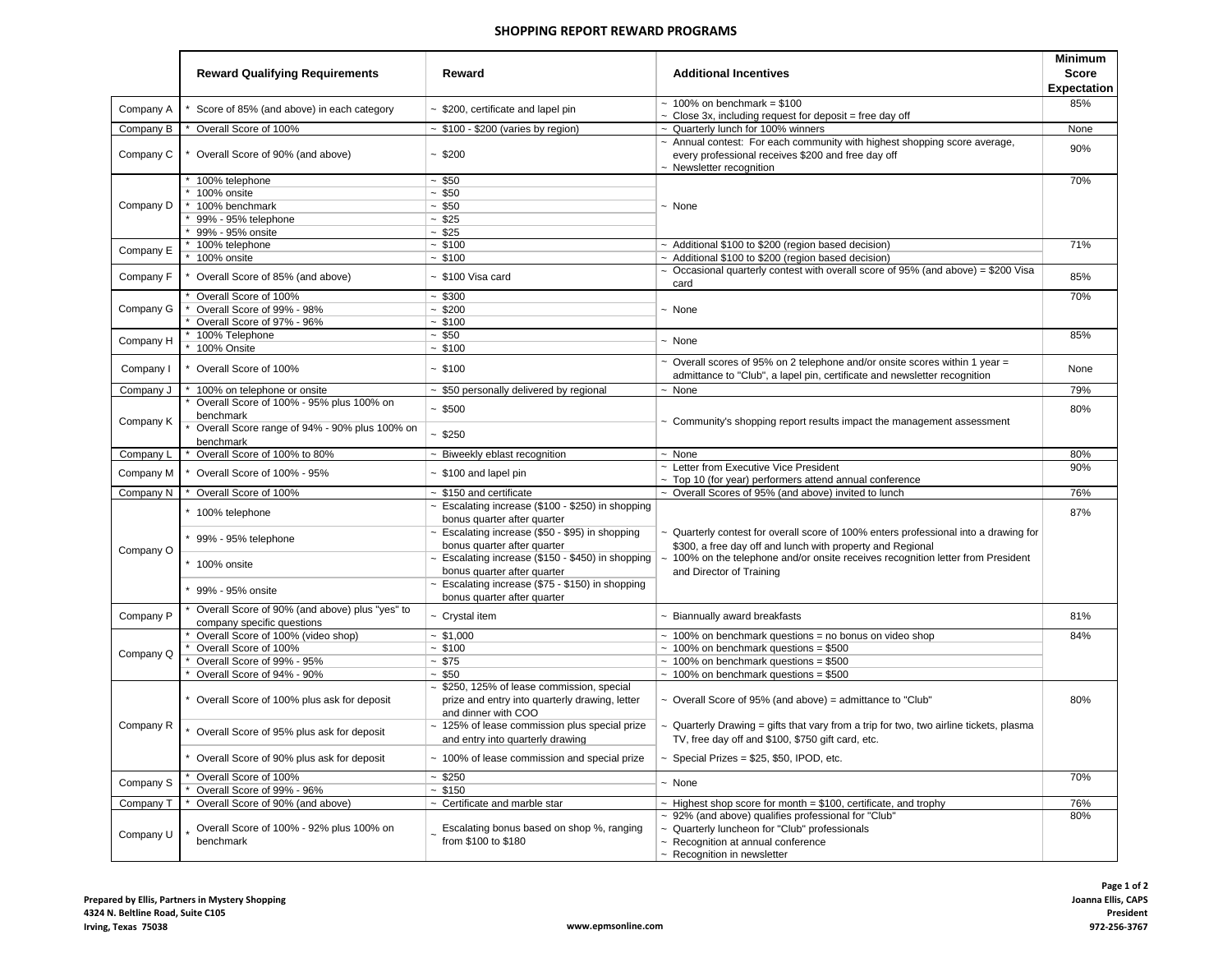#### **SHOPPING REPORT REWARD PROGRAMS**

|            | <b>Reward Qualifying Requirements</b>                                                                                  | Reward                                                                                                                                                                                                  | <b>Additional Incentives</b>                                                                                                                                                                                                                                                                                                                      | <b>Minimum</b><br><b>Score</b><br><b>Expectation</b> |
|------------|------------------------------------------------------------------------------------------------------------------------|---------------------------------------------------------------------------------------------------------------------------------------------------------------------------------------------------------|---------------------------------------------------------------------------------------------------------------------------------------------------------------------------------------------------------------------------------------------------------------------------------------------------------------------------------------------------|------------------------------------------------------|
| Company V  | Overall Score of 98% (and above), 100% on<br>benchmark and follow up by telephone or in<br>writing                     | $\sim$ \$150 American Express gift card                                                                                                                                                                 | $\sim$ Recognition at quarterly program                                                                                                                                                                                                                                                                                                           | 84%                                                  |
|            | Overall Score of 98% (and above) and 100% on<br>benchmark<br>Overall Score of 98% (and above) and 100% on<br>benchmark | \$175 and \$25 to each staff member including<br>$\sim$<br>maintenance, house keeping, etc.<br>$\sim$ \$125 and \$25 to each staff member including<br>maintenance, house keeping, etc.                 | $\sim$ Quarterly drawing for NAA or brainstorming for highest score                                                                                                                                                                                                                                                                               | 70%                                                  |
| Company W  | Overall Score of 95% (and above) and 100% on<br>benchmark                                                              | $-$ \$125                                                                                                                                                                                               | $\sim$ Recognition from President, certificate, honor roll, and annual conference                                                                                                                                                                                                                                                                 |                                                      |
|            | Overall Score of 95% (and above)                                                                                       | $-$ \$100                                                                                                                                                                                               | $\sim$ Quarterly region award and recognition at annual meeting                                                                                                                                                                                                                                                                                   |                                                      |
|            | Overall Score of 94% - 84% plus 100% on<br>benchmark                                                                   | ~1.575                                                                                                                                                                                                  |                                                                                                                                                                                                                                                                                                                                                   |                                                      |
|            | Overall Score of 94% to 84%                                                                                            | ~150                                                                                                                                                                                                    |                                                                                                                                                                                                                                                                                                                                                   |                                                      |
| Company X  | Overall Score of 95% (and above)                                                                                       | $-$ \$100                                                                                                                                                                                               | $\sim$ Overall Score of 98% (and above) = professional entered in a drawing for<br>additional \$500<br>~ Newsletter recognition                                                                                                                                                                                                                   | 80%                                                  |
|            | Overall Score of 100% on telephone and onsite                                                                          | $\sim$ \$100 lease commission plus \$300                                                                                                                                                                | $\sim$ Occasional contests which vary by region (i.e., shopping spree, ipods, iphone,<br>$etc.$ )                                                                                                                                                                                                                                                 | 80%                                                  |
| Company Y  | Overall Score of 99% - 90% on telephone and<br>onsite                                                                  | ~ \$55 average lease commission                                                                                                                                                                         | $\sim$ Top 10 leasing performers in company (never failing any section of the shop and<br>meeting the minimum requirements) receive \$1000 plus attendance to national<br>meeting, attendance to national industry event and diamond pin<br>$\sim$ Some of the Regional and Trainer bonuses are tied to their region's quarterly<br>shop averages |                                                      |
|            | Overall Score of 100%                                                                                                  | $-$ \$200                                                                                                                                                                                               |                                                                                                                                                                                                                                                                                                                                                   | 76%                                                  |
| Company Z  | Overall Score of 99% - 90%                                                                                             | $\sim$ Score = Reward (i.e., 91% tele and 91%<br>onsite = $$182$ )                                                                                                                                      | $\sim$ Close 3x, including request for deposit and 90% in each shop category = \$100                                                                                                                                                                                                                                                              |                                                      |
|            | * 100% telephone                                                                                                       | $~\sim~$ \$100 and shopper of month cube                                                                                                                                                                | $\sim$ Occasional monthly contest: Close 3x, including request for deposit = free half a<br>day off                                                                                                                                                                                                                                               | 85%                                                  |
| Company AA | * 100% onsite and 100% on benchmark                                                                                    | $\sim$ \$100 and opportunity for shopper of month<br>cube                                                                                                                                               | - Biannual awards and recognition programs                                                                                                                                                                                                                                                                                                        |                                                      |
| Company AB | Overall Score of 100%                                                                                                  | $\sim$ \$100 or \$100 gift from Tiffanys plus<br>admittance to "Club"                                                                                                                                   | $\sim$ Newsletter recognition                                                                                                                                                                                                                                                                                                                     | 80%                                                  |
|            | Overall Score of 99% - 90%                                                                                             | ~ Certificate and admittance to 90's "Club"                                                                                                                                                             |                                                                                                                                                                                                                                                                                                                                                   |                                                      |
| Company AC | Score of 92% (and above) in each category                                                                              | $\sim$ \$500 quarterly bonus pool split b/w all<br>shopped if 92% scored in each category;<br>bonus pool forfeited if any shop does not<br>achieve 92% (Note: Each property shopped<br>2x per quarter.) | ~ Additional \$100 for each onsite agent for 100% shop score                                                                                                                                                                                                                                                                                      | 92%                                                  |
|            | 100% - 95% telephone                                                                                                   | ~150                                                                                                                                                                                                    |                                                                                                                                                                                                                                                                                                                                                   | 80%                                                  |
| Company AD | 100% - 95% onsite                                                                                                      | ~1.575                                                                                                                                                                                                  | $\sim$ Email recognition                                                                                                                                                                                                                                                                                                                          |                                                      |
| Company AE | Overall Score of 100%<br>Overall Score of 99% - 90%                                                                    | ~ Tiffany bracelet or Brookstone gift certificate<br>~150                                                                                                                                               | ~ Quarterly newsletter recognition                                                                                                                                                                                                                                                                                                                | 85%                                                  |
| Company AF | Overall Score of 100% on benchmark                                                                                     | ~100                                                                                                                                                                                                    | $\sim$ Email recognition                                                                                                                                                                                                                                                                                                                          | 90% on<br>benchmark                                  |
| Company AG | Overall Score of 90% (and above) on telephone<br>and onsite                                                            | $\sim$ Escalating increase (\$100 - \$500) in shopping<br>bonus quarter after quarter                                                                                                                   | ~ Email recognition from Senior Vice President<br>$\sim$ Occasional contests = \$100 gift card                                                                                                                                                                                                                                                    | 80%                                                  |
| Company AH | Overall Score of 100%<br>Overall Score of 99% to 96%<br>Overall Score of 95% to 90%                                    | $~5125$ gift card<br>$~5100$ gift card<br>$~575$ gift card                                                                                                                                              | ~ If 100% received more than 1x, $$125$ increases to $$150$<br>$\sim$ Email recognition<br>~ Biannually Lunch and recognition                                                                                                                                                                                                                     | 85%                                                  |
| Company Al | 100% - 90% telephone<br>100% - 90% onsite                                                                              | $-$ \$100<br>~100                                                                                                                                                                                       | $\sim$ If same professional score 90% and above on telephone and onsite = \$50                                                                                                                                                                                                                                                                    | 70%                                                  |
| Company AJ | Overall Score of 100% and 100% on benchmark                                                                            | $\sim$ \$200 and free half day off                                                                                                                                                                      | $~\sim~$ None                                                                                                                                                                                                                                                                                                                                     | 70%                                                  |
| Company AK | Overall Score of 100%<br>$\star$<br>Overall Score of 99% to 95%                                                        | $-$ \$500<br>~1.5250                                                                                                                                                                                    | $~\sim~$ None                                                                                                                                                                                                                                                                                                                                     | 85%                                                  |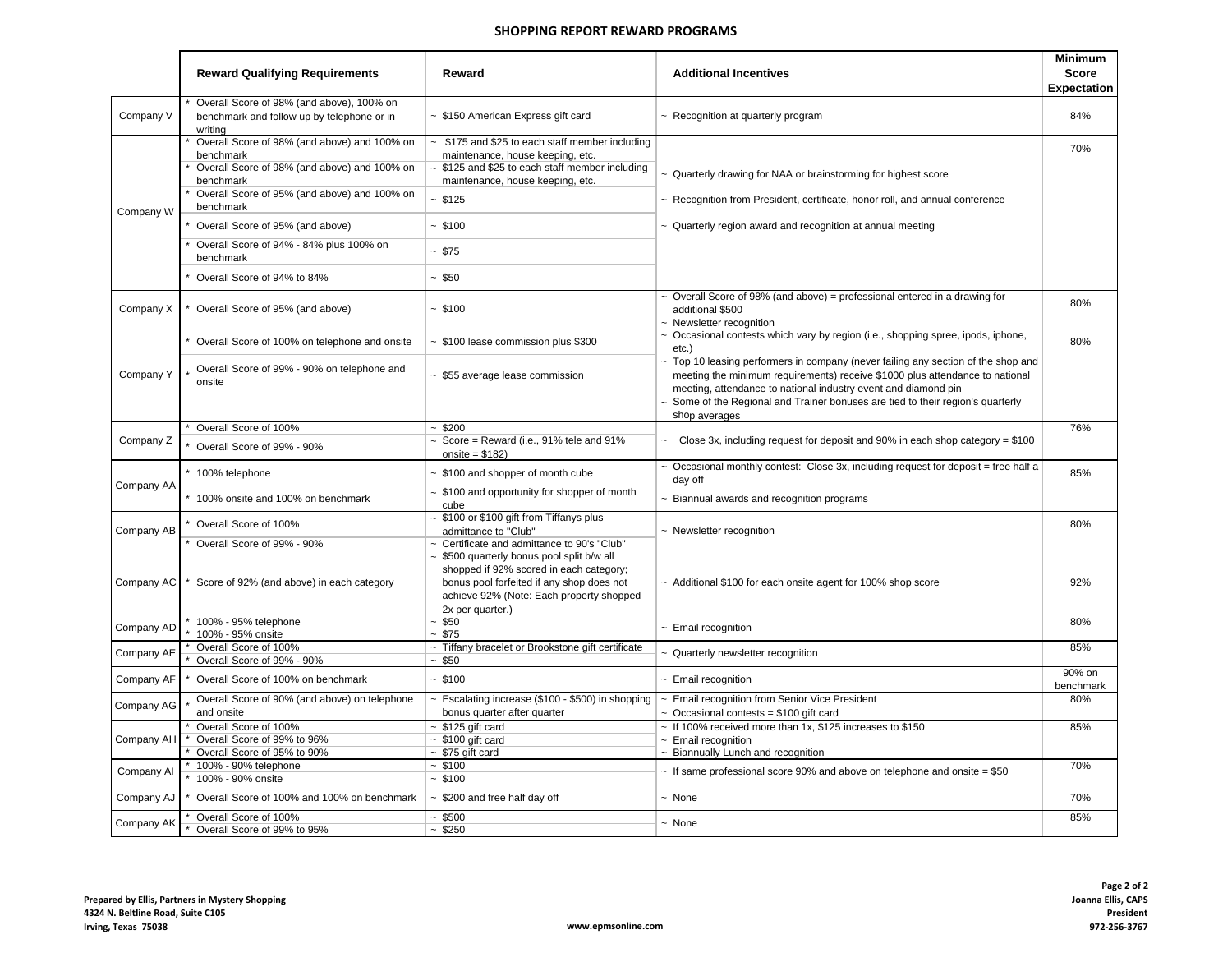

# **SHOPPING REPORT PERFORMANCE COMPARISON**© **SECOND QUARTER, 2008 MULTIFAMILY INDUSTRY BENCHMARK**

|                                           | <b>TELEPHONE</b><br><b>ON-SITE</b> |                            |                     |                             |                  |                   |                                 |                       |                           |                            |                          |                                     |                                                          |
|-------------------------------------------|------------------------------------|----------------------------|---------------------|-----------------------------|------------------|-------------------|---------------------------------|-----------------------|---------------------------|----------------------------|--------------------------|-------------------------------------|----------------------------------------------------------|
|                                           | <b>PRESENTATION</b>                |                            | <b>PRESENTATION</b> |                             |                  |                   |                                 |                       |                           |                            |                          |                                     |                                                          |
|                                           | Q1                                 | Q2                         | Q3                  | Q4                          | Q5               | Q6                | Q7                              | Q8                    | Q9                        | Q10                        |                          |                                     |                                                          |
|                                           | Set<br>Appointment                 | <b>Telephone</b><br>Number | First<br>Impression | Identify<br><b>Specific</b> | Discuss/<br>Show | Apt.<br>Condition | Feature/<br><b>Benefit Sell</b> | Overcome<br>Objection | Ask for<br><b>Deposit</b> | <b>Lease from</b><br>Agent | <b>CLIENT</b><br>OVERALL | <b>Alliance Residential Company</b> | <b>Participating Companies</b><br><b>Legacy Partners</b> |
|                                           |                                    |                            |                     | Needs                       | Property         |                   |                                 |                       |                           |                            | <b>AVERAGE</b>           | <b>Amli Residential</b>             | <b>Lincoln Property Company</b>                          |
| <b>QUESTION OVERALL</b><br><b>AVERAGE</b> | 89.70%                             | 80.48%                     | 93.43%              | 89.96%                      | 93.64%           | 95.10%            | 93.78%                          | 94.81%                | 70.94%                    | 88.34%                     | 89.02%                   | <b>AvalonBay Communities, Inc.</b>  | Lynd Company, The                                        |
| <b>Gables Residential</b>                 | 98.20%                             | 92.81%                     | 97.31%              | 97.01%                      | 98.20%           | 98.50%            | 99.10%                          | 97.31%                | 93.41%                    | 93.41%                     | 96.53%                   | <b>BH Management Services, Inc.</b> | <b>Lyon Apartment Communities</b>                        |
| <b>Carmel Partners</b>                    | 93.22%                             | 91.53%                     | 94.07%              | 100.00%                     | 99.15%           | 98.31%            | 98.31%                          | 96.61%                | 84.75%                    | 94.92%                     | 95.08%                   | <b>Bozzuto &amp; Associates</b>     | <b>Madison Apartment Group LP</b>                        |
| <b>Lincoln Property Company</b>           | 97.69%                             | 89.52%                     | 97.27%              | 96.02%                      | 90.78%           | 95.39%            | 99.79%                          | 97.90%                | 84.91%                    | 93.50%                     | 94.28%                   | <b>BRE Properties</b>               | <b>Metric Property Management</b>                        |
| <b>BRE Properties</b>                     | 100.00%                            | 100.00%                    | 95.59%              | 91.18%                      | 94.12%           | 100.00%           | 92.65%                          | 97.06%                | 72.06%                    | 94.12%                     | 93.68%                   | Capreit                             | <b>Milestone Management</b>                              |
| <b>ZOM Residential Services.</b><br>Inc.  | 92.86%                             | 82.14%                     | 98.21%              | 87.50%                      | 98.21%           | 100.00%           | 96.43%                          | 98.21%                | 85.71%                    | 96.43%                     | 93.57%                   | <b>Capstone Real Estate</b>         | <b>Mission Residential, LLC</b>                          |
| <b>CLIENT 6</b>                           | 93.86%                             | 83.33%                     | 93.86%              | 92.98%                      | 99.12%           | 98.25%            | 96.49%                          | 98.25%                | 81.58%                    | 93.86%                     | 93.16%                   | <b>Carmel Partners</b>              | <b>Pinnacle Realty Management</b>                        |
| <b>CLIENT 7</b>                           | 97.36%                             | 85.02%                     | 96.04%              | 91.19%                      | 97.80%           | 97.36%            | 96.92%                          | 96.92%                | 77.97%                    | 93.39%                     | 93.00%                   | <b>Colonial Properties Trust</b>    | <b>Post Properties</b>                                   |
| <b>CLIENT 8</b>                           | 96.49%                             | 86.84%                     | 93.86%              | 97.37%                      | 93.86%           | 95.61%            | 96.49%                          | 96.49%                | 79.82%                    | 90.35%                     | 92.72%                   | <b>The Connor Group</b>             | <b>RAM Partners, LLC</b>                                 |
| <b>CLIENT 9</b>                           | 94.37%                             | 80.75%                     | 94.84%              | 93.43%                      | 99.06%           | 95.31%            | 92.96%                          | 97.18%                | 86.38%                    | 89.20%                     | 92.35%                   | CTL Management, Inc.                | <b>Sequoia Equities</b>                                  |
| <b>CLIENT 10</b>                          | 91.84%                             | 91.84%                     | 100.00%             | 93.88%                      | 91.84%           | 97.96%            | 95.92%                          | 93.88%                | 71.43%                    | 93.88%                     | 92.24%                   | <b>CWS Apartment Homes</b>          | <b>Simpson Property Group</b>                            |
| <b>CLIENT 11</b>                          | 93.10%                             | 91.38%                     | 89.66%              | 91.38%                      | 98.28%           | 98.28%            | 91.38%                          | 91.38%                | 81.03%                    | 93.10%                     | 91.90%                   | Drucker & Falk, LLC                 | UDR, Inc.                                                |
| <b>CLIENT 12</b>                          | 94.19%                             | 70.97%                     | 96.13%              | 93.55%                      | 97.42%           | 98.06%            | 98.06%                          | 100.00%               | 72.90%                    | 96.77%                     | 91.81%                   | E & S Ring Corporation              | <b>Village Green Companies</b>                           |
| <b>CLIENT 13</b>                          | 91.26%                             | 85.11%                     | 93.53%              | 92.23%                      | 97.41%           | 97.09%            | 94.17%                          | 94.17%                | 80.26%                    | 92.56%                     | 91.78%                   | <b>Fairfield Residential</b>        | <b>Waterton Residential</b>                              |
| <b>CLIENT 14</b>                          | 95.74%                             | 82.98%                     | 93.62%              | 100.00%                     | 97.87%           | 78.72%            | 100.00%                         | 97.87%                | 74.47%                    | 95.74%                     | 91.70%                   | <b>Fogelman Management Group</b>    | <b>Weidner Apartment Homes</b>                           |
| <b>CLIENT 15</b>                          | 97.92%                             | 91.67%                     | 97.92%              | 79.17%                      | 95.83%           | 95.83%            | 97.92%                          | 93.75%                | 79.17%                    | 87.50%                     | 91.67%                   | <b>Gables Residential Services</b>  | <b>Western National Group</b>                            |
| <b>CLIENT 16</b>                          | 92.23%                             | 84.97%                     | 96.89%              | 91.19%                      | 94.30%           | 98.96%            | 94.30%                          | 96.37%                | 71.50%                    | 92.75%                     | 91.35%                   | <b>Greystar Management</b>          | <b>ZOM Residential</b>                                   |
| <b>CLIENT 17</b>                          | 98.33%                             | 70.83%                     | 95.00%              | 93.33%                      | 94.17%           | 96.67%            | 97.50%                          | 96.67%                | 62.50%                    | 94.17%                     | 89.92%                   | <b>JPI</b>                          |                                                          |
| <b>CLIENT 18</b>                          | 95.71%                             | 77.14%                     | 94.29%              | 92.86%                      | 100.00%          | 94.29%            | 95.71%                          | 92.86%                | 65.71%                    | 90.00%                     | 89.86%                   |                                     |                                                          |
| <b>CLIENT 19</b>                          | 89.57%                             | 77.39%                     | 95.65%              | 87.83%                      | 96.52%           | 94.78%            | 93.04%                          | 95.65%                | 75.65%                    | 90.43%                     | 89.65%                   |                                     | Representing 4,872 shopping reports                      |

**Gables Residential Services Jana Muma - Vice President, Learning and Development**

**Benchmark 1st Place Company** *"The commitment across the entire company to have the best sales team in the industry is certainly reflected in these results. I am proud to be part of a team that consistently performs above and beyond. Congratulations to all of our associates; you should be very proud of your continued outstanding performance."*